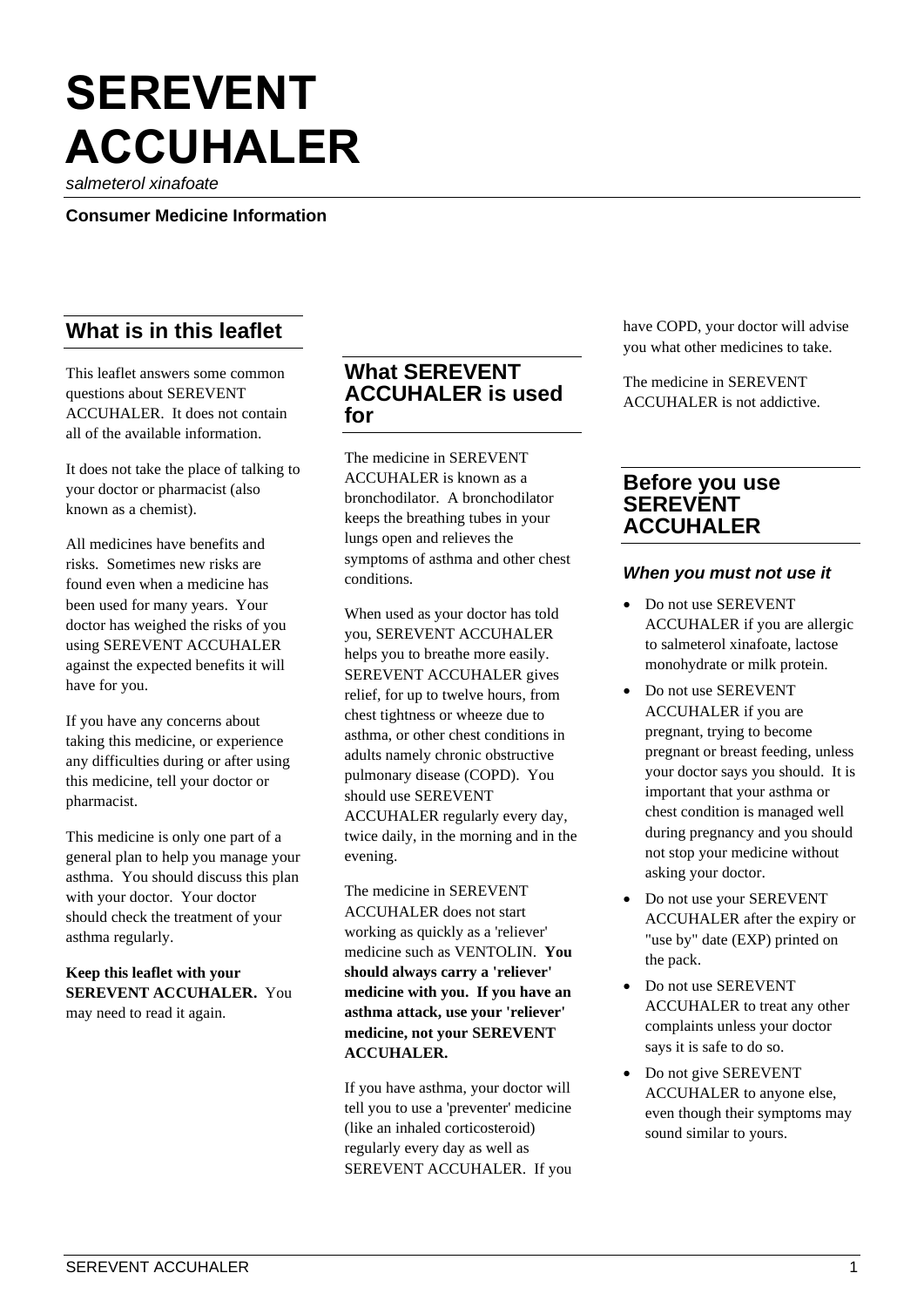## *Before you start to use it*

Tell your doctor:

- if you are allergic to any medicine
- if you are having treatment for a thyroid problem
- if you are having treatment for high blood pressure
- if you have a heart problem
- if you have sugar diabetes
- the names of all medicines you are already taking including those you have bought from a supermarket, pharmacy or alternative practitioner
- if you have had to stop taking other asthma medicines
- if you feel your asthma is not stable, or is getting worse.

# **How to take SEREVENT ACCUHALER**

## *How to use it*

You will find the instructions on how to use SEREVENT ACCUHALER on the back of this leaflet. Follow the instructions carefully.

Your SEREVENT ACCUHALER has a dose counter which tells you how many doses are left. When you have reached the last five doses, the numbers appear in red.

Your doctor will tell you how many blisters to take and how often to use SEREVENT ACCUHALER. You should also find this information on the pharmacist's label. If you are not sure, ask your doctor or pharmacist.

#### **For adults:**

The usual dose for asthma and COPD is one blister twice daily. If you have asthma, your doctor may tell you to take two blisters twice daily if necessary.

#### **For children 4 years or older:**

One blister twice daily for asthma.

You must take your dose of SEREVENT ACCUHALER regularly, twice daily, in the morning and evening, to get its full benefit.

Do not take extra doses or use SEREVENT ACCUHALER more often than your doctor has told you.

You should visit your doctor or pharmacist regularly to check that you are using SEREVENT ACCUHALER in the right way. If you are not breathing the medicine in correctly, the medicine may not be helping you as much as it could.

Do not stop, or change the dose of, any other medicine unless your doctor has told you.

## *If you miss a dose*

If you forget a dose, do not worry. Just take the next dose at the normal time. Do not take a double dose. If you become wheezy or feel tight in the chest before the next dose is due, use a 'reliever' medicine in the usual way. You should get relief from your 'reliever' medicine within a few minutes.

## *If you take too much*

It is important not to take more than the dose on the label of your medicine.

If you take more blisters by mistake, your heart may beat faster than usual, you may get a headache, or you may feel shaky and tense. You should contact your nearest Poisons Information Centre, doctor or hospital emergency department without delay.

# **While you are using SEREVENT ACCUHALER**

**IMPORTANT: If you have an asthma attack, use your 'reliever' medicine, not your SEREVENT ACCUHALER.**

#### If your SEREVENT ACCUHALER:

- does not help your breathing as much as usual
- does not last as long as usual

you will need to use a 'reliever' medicine and tell your doctor as soon as possible. These may be signs that your asthma or chest condition is getting worse.

Remember, if you have asthma, you should also use your 'preventer' medicine regularly every day as your doctor has told you.

# **Side effects**

Like other medicines, SEREVENT ACCUHALER may cause some side effects. Most of the side effects will be minor and temporary, but some may be serious. Your doctor or pharmacist will be able to answer any questions you may have.

## **Tell your doctor or pharmacist if you notice any of the following and they worry you:**

- 'shaky' feeling
- headache
- fast heart rate
- muscle cramps
- pain in the joints.

These are usually mild side effects. Do not stop using SEREVENT ACCUHALER.

Some people are allergic to medicines. If you have any of the following symptoms soon after using SEREVENT ACCUHALER, stop taking this medicine and tell your